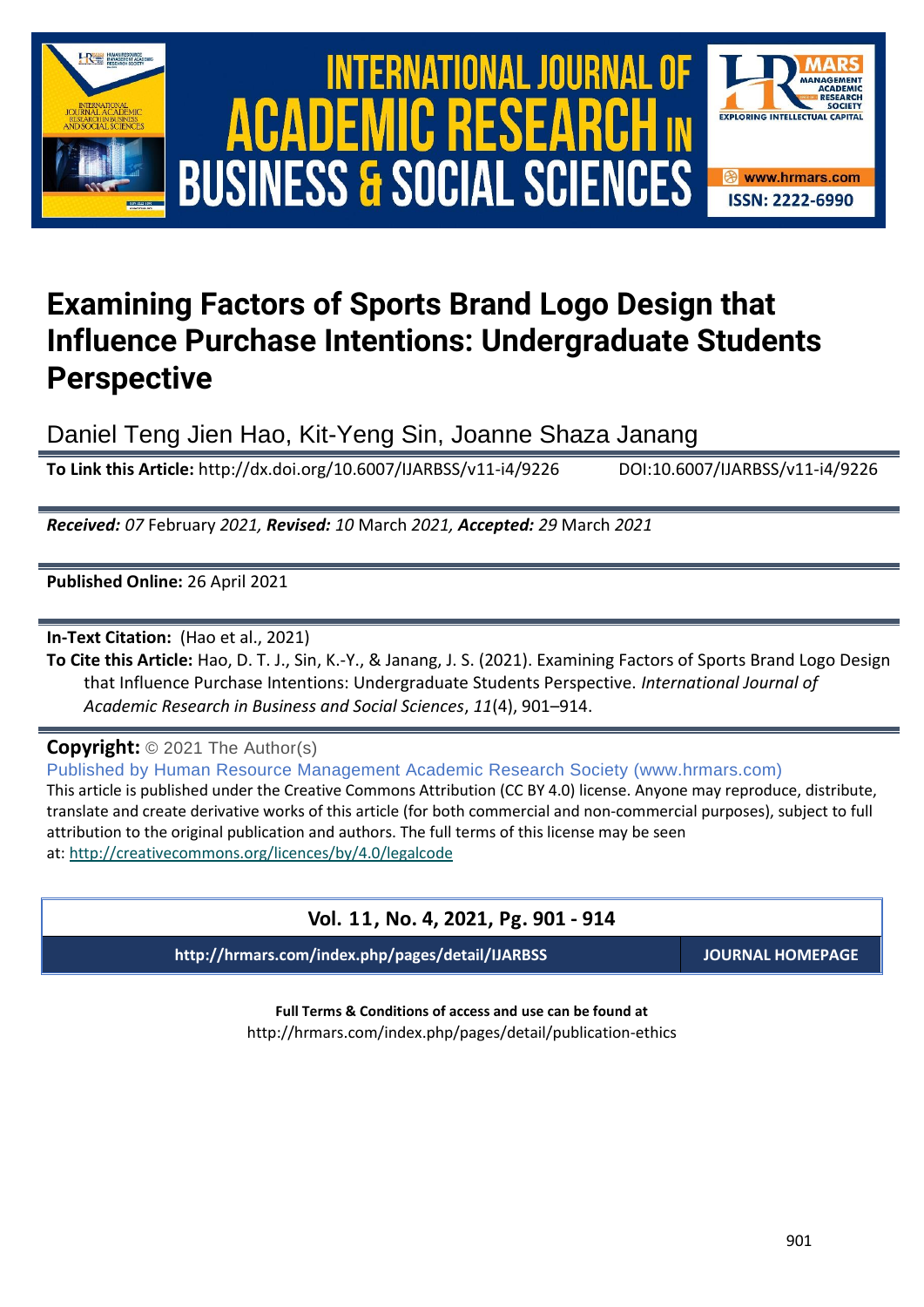

# **Examining Factors of Sports Brand Logo Design that Influence Purchase Intentions: Undergraduate Students Perspective**

Daniel Teng Jien Hao, Kit-Yeng Sin, Joanne Shaza Janang University Malaysia Sarawak, Faculty of Economics and Business, 94300 Kota Samarahan, Sarawak

# **Abstract**

Logo is vital for a company as it plays the huge role for the growth of business. Every company owner needs and desires their organization to be recognisable and boost the profit of company well. To achieve an impressive success in this competitive and challenging market, they must be one step ahead of their competitors. Thus, a company's meaningful logo can have a major effect on the market and attract new customers to boost revenue. As logo is the essentially branding tool, it is a company's or business's first point of communication and exposure with the world. This research study demonstrates the Signalling Theory which indicates the relationship between colour combination, shapes, lines and fonts used in logo towards purchase intention in sport's brand product from University Malaysia Sarawak (Unimas) undergraduate students' perspective. 374 questionnaires were distributed to respondents which are undergraduate students from Unimas for the purpose of testing and analysis of the hypotheses in this research study. The data collected was evaluated with the Statistical Package for the Social Sciences (SPSS) version 26.0. In this research, it was found that the shape of the logo and the line used in the logo had a major positive relationship with purchase intention towards sport brand product from Unimas undergraduate students' perspective, while the colour combination of the logo and the font used in the logo had a minimal impact on purchase intention towards sport brand product among Unimas undergraduate students. In contrast, the relatively insignificant impact of colour combination and font used in logo on sport brand product implementation tended to be influenced by other variables that yet to be determined.

**Keywords:** Logo, Colour Combination, Shape, Line, Font, Purchase Intention

# **Introduction**

Nowadays, sports companies in the world are becoming huge businesses due to its wide existence across countries and high customer loyalty. Therefore, many sport companies invest so much in their logo by redesigning it to stand out from the other brands. According to human psychology, all the components of a logo such as shape of logo, the combination of colour, the line and font used in logo have significant impact on the view of the customers and the type of image they picture about a company's brand. As part of the visual image of a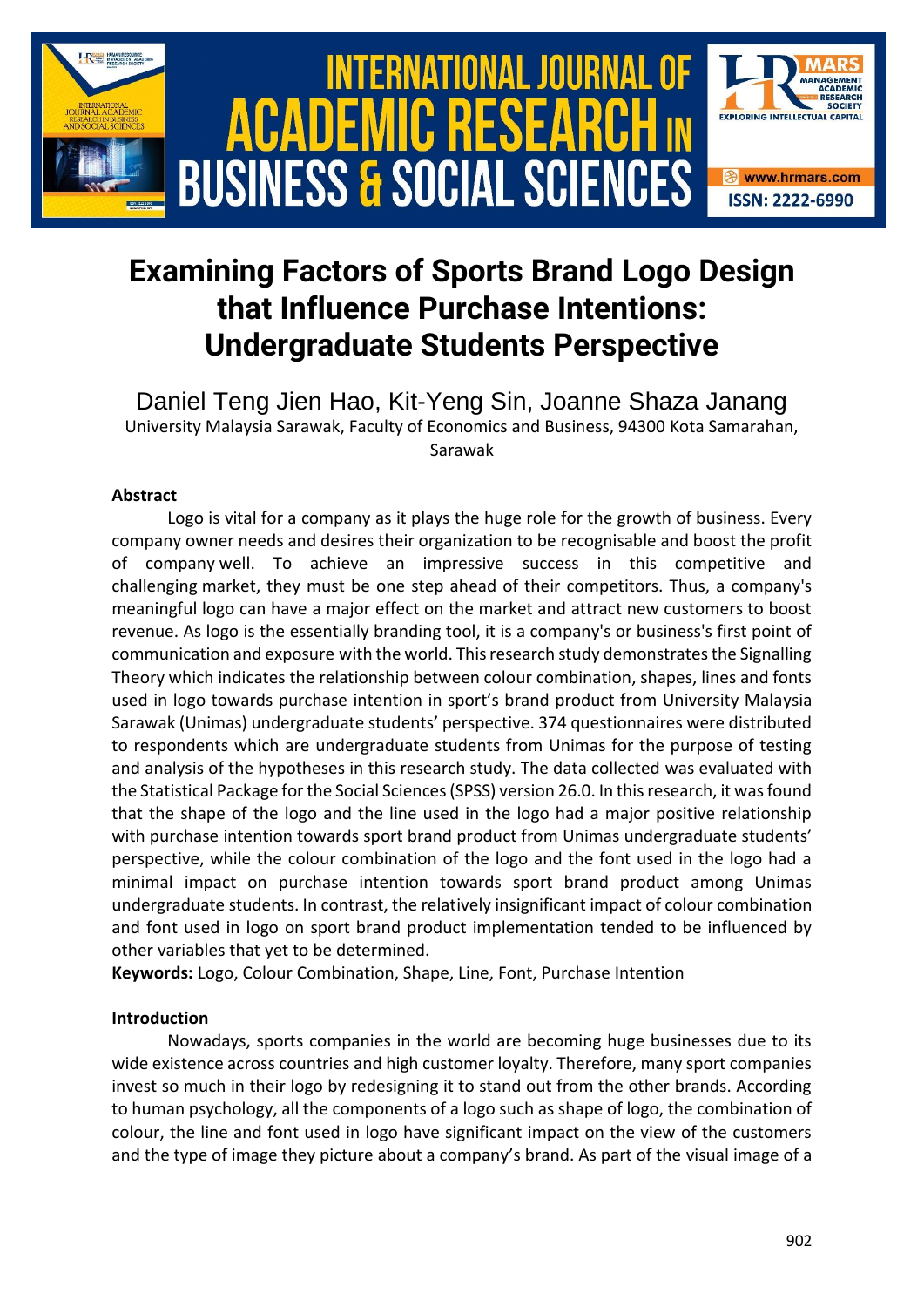**Vol. 1 1 , No. 4, 2021, E-ISSN: 2222-6990 © 2021 HRMARS**

company, brand logos are crucial features of the brand for the identification, awareness and attraction of customers (Airey, 2009), especially in the beginning of a company.

Customer intention is among the most challenging and complex subject in the world of marketing. Customer intention is perhaps more flexible and dynamic than static and has been seriously affected by a variety of factors. One of the factors is brand loyalty, which affects customers to a greater degree through purchasing intention. Sports brand logo such as Nike, Adidas, Puma and many others are recognizable in the worlds. The logos of such companies, for the most part, instantly bind our thoughts to the company in question, even though we haven't seen the name, for instance, the black and white Nike's Swoosh logo which represent the speed (Avram, 2019). All of these are well-known sport brands, thus it is not surprising that people associate them with "strong" or "high-quality" sportswear (El Naggar & Bendary, 2017). Even so, many people did not observe that local brands such as Banana Fighter, Livlola, Xierra and so on exist in the sports brand industry over the years in Malaysia. Therefore, the design of logo plays a vital role to enable the product being exposed to the market. In this context, logo is the first contact/trigger point of a company or business with the outside world as logo is fundamentally a conditioning tool. As a result, their logo must instantly convey who they are and what they do. If there is no existence of logos and branding, there would be no simple way to say who the customers were purchasing from. If customers engage to the branding, the chance is that they will be more receptive to whatever they are offered. From evaluating the brand recognition and ability to understand what makes a great logo, the company needs to consider making the appropriate design choices and handle the design process well.

Under these circumstances, researcher intended to examine the factors of logo design influence customer's purchase intentions in sport's brand product from Unimas undergraduate students' perspective. This research topic is being conducted which is an intent to stimulate insight about the logo design. Thus, the objective of this goal is to fully understand how logo design influence the customers' purchase intention.

# **Literature Review**

# Purchase Intention

Dodds et al. (1991) indicated that the purchasing intention was a willingness for customers to purchase a product or service. According to Blackwell et al. (2001), the purchasing intention would require a conditional decision on potential behaviour. Purchase intention is what we would intend to purchase in the future. Shao et al. (2004) indicated that the purchasing intention relates to an effort to purchase the product or to enter the shop that provides services. One of the purchase decisions of an individual with the reason that enables customers to purchase could be used to specify the buying decision (Shah et al., 2012). According to Lin & Lu, 2020, needless to say, the buying intention is what products or services the consumer is willing to buy and desire to purchase. It is also interpreted as 'the act and physiological process of purchasing of a product. Past studies have shown that the likelihood of purchasing product increases is directly attributable to an improvement in purchase intention (Martins et al., 2019). Most companies have also used it for the goal of maximizing income from a particular commodity.

# Colour Combination

Colours are used to provide a significant impact on perception and thus colours of logo design are playing significant role. The appropriate colour combination is a major factor in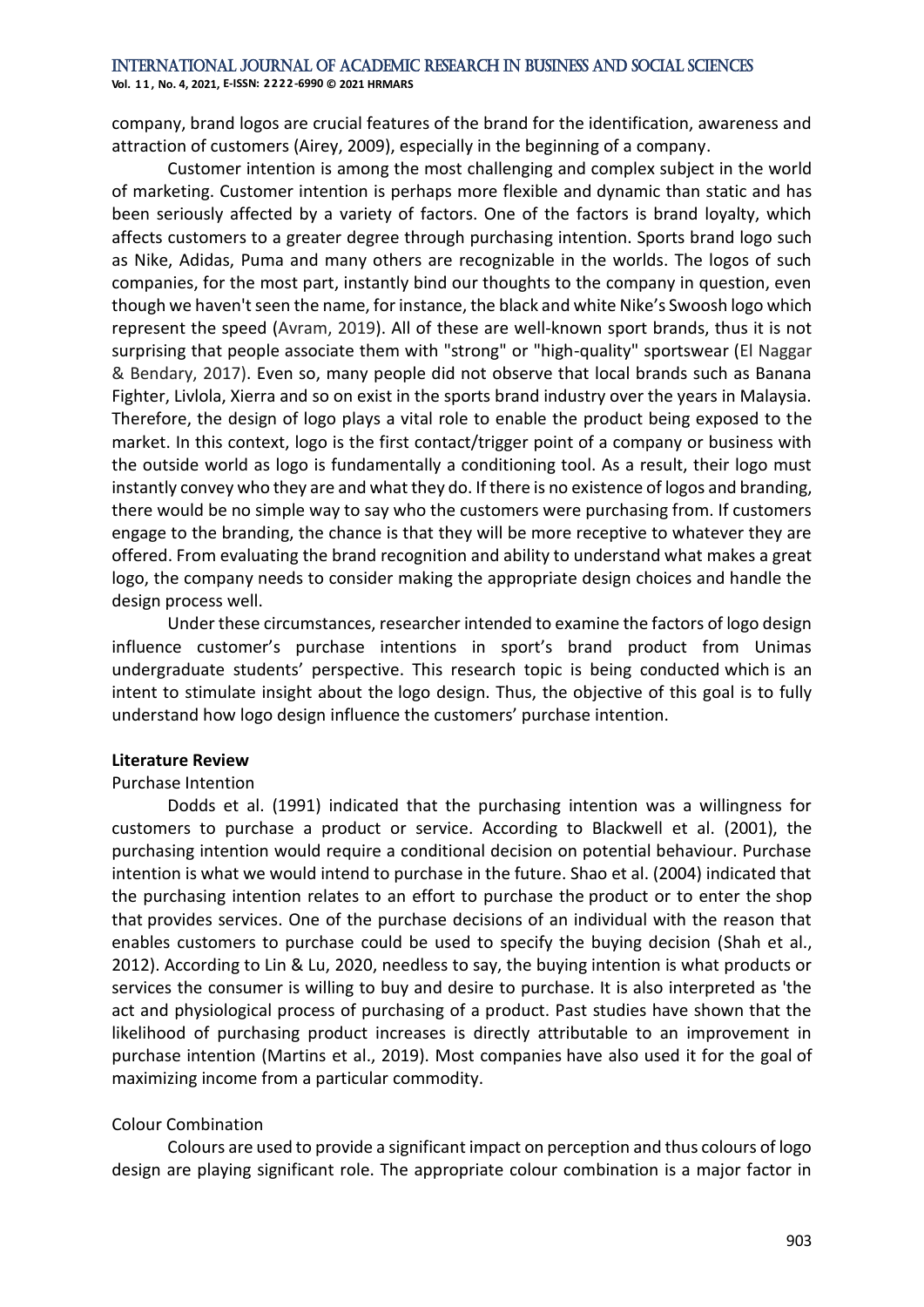**Vol. 1 1 , No. 4, 2021, E-ISSN: 2222-6990 © 2021 HRMARS**

generating the illusion required to affect the decision of products and brands (Gofman, 2010). Fairchild (2013) stated that colour contains three major features which are hue, saturation or lightness and chroma. Therefore, these three elements will define how customers recognize the combination of colour and hence the associations they develop by doing so. Brand recognition is the ability of the customer to perceive or identify a product with a brand. Marketers shall create brand identity by applying a particular ideal of colours' combination to form a logo.

## The relationship between colour combination and purchase intention

Colour helps to develop the identity of the brand. It also expresses the personality traits of a brand or brand image. Through this context, colour is a hidden language. Colour plays a significant information source when people verdict a buying decision. According to Kumar (2017), colour visualization provides a mechanism of defining possible colour combinations of logo for new brands or products and enhancing the distinction of products within a visually congested competitive market. So, companies use colours for their logos designs not only because they look great, but also because they reflect particular product or service qualities.

H1: There is positive relationship among the shape of logo and the customers' purchase intention of sport's brand product.

## Shape

Henderson and Cote (1998) have mentioned 13 different design measurements and the shape is among them. Logo shape is especially significant to this study as the customer's responsiveness to the logo shape is determined. Turning to the dimensions of responsiveness, they are all under the jurisdiction of customers which included awareness, impact and sense. Empirical paper of the researcher outlined the mechanisms of pyschologic that link the esthetic aspects of stimulation to the perceptions of people (Berlyne, 1960). According to Arnheim (1974), shape is an essential part in the perception of customers.

Study has also shown that customers specifically distinguish among two versions which are rounded shape and angular shape with the same stimuli (Hogg, 1969). Although there is an apparently unlimited number of potential shapes, mentioned earlier, shapes could well be categorized either circular, angular, or a combination of both elements. According to Zhang, Feick, and Price (2006), objects with angular shape were more favourable to persons with an autonomous self-construction that is correlated with a combative attitude to resolving conflict, and objects with circular shape appeared to be more appealing to persons with the mutually dependent self-construction which correlated with a compromised attitude to problem solving. Customers visualise the rounded version of the stimulus as a contrast between the focused stimulant and the environment. Generally, roundness is correlated with approachability, sociability, and peace. In comparison, angularity is correlated with strength, power, and energy (Berlyn, 1976).

# The relationship between shape and purchase intention

According to Peterson, AlShebil and Bishop (2015), the right shape used in logo will create the interest and attention of customers towards it which also linked with purchase intention. Marketing study before has proven softness associations will be activated by circular shapes, while hardness associations will be activated by angular shapes. Even so, Jiang, Gorn, Galli and Chattopadhyay (2016) have observed that such associations go well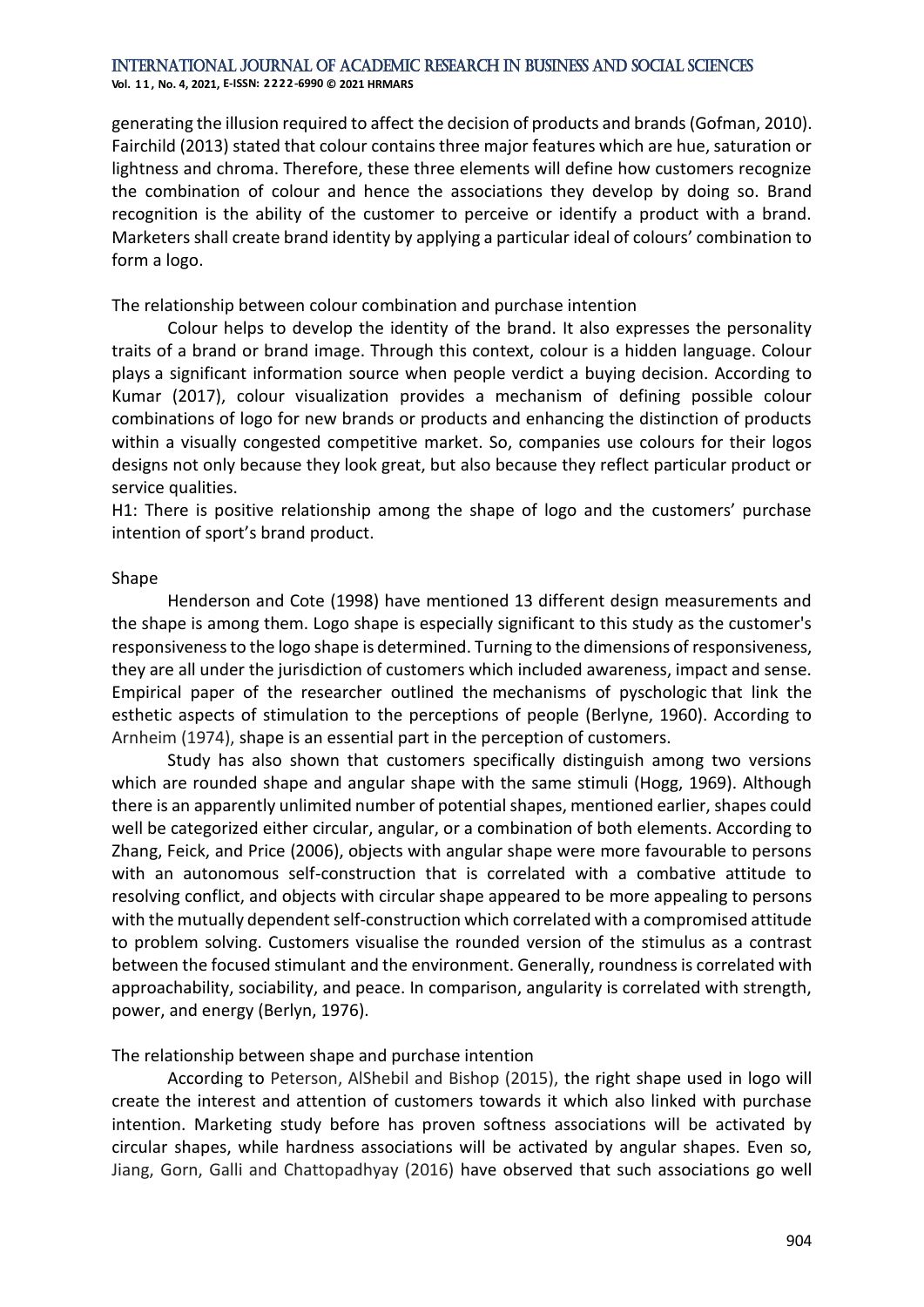**Vol. 1 1 , No. 4, 2021, E-ISSN: 2222-6990 © 2021 HRMARS**

beyond the physical consistency of a product, people not only associated round logos with structural softness, but also the logo that has round shape or angular shape have the ability to concoct complex associations. For instance, a circular logo may invoke associations linked to soft texture, involving perceptions that a company is caring, pleasant, and responsive to consumer demands.

H2: There is positive relationship among the colour combination of logo and the customers' purchase intention of sport's brand product.

## Line

Logos are 2D forms of wide range, with inner and outer contour lines that are not inherently related. Consequently, the process of awareness appears to be challenging due to its complication. Several researchers explored the challenge of logo recognition through implementing algebraic and abstract variables (Doermann, Rivlin & Weiss, 1996). While some quite successful findings were reported for smooth logos, implying high resolution images and proper segmentation of the logos throughout the report, they can difficultly be robust for compromised logos, such as strips that cover the logo in unpredictable place. In order to build a logo recognition strategy that is resilient to be using within noisy environments and provides instinctively appropriate performance, a redesigned Hausdorff Distance (LHD) line segment is recommended for logo recognition (Chen, Leung & Gao, 2003). This new method has the benefits of integrating architectural and geographical data to measure the difference among two sets of line segments instead of two sets of points. Additional details could narratively offer greater and stronger recognition capabilities.

## Relationship between line used in logo and purchase intention

According to Leung (1990), the conceptual logo recognizing framework consists of three components, for example segmentation, logo representation and matching. Line segment generation is able to extract the feature points from the contour lines and attaching any two subsequent feature points in a single reference line to reflect the image. The more reference lines there are, the larger the scale of the databases and the frequency of the simulations, but there would also be more possibilities for logo awareness (Gao, 2000). H3: There is positive relationship among the type of line used on logo and the customers' purchase intention of sport's brand product.

### Font

In these days, a lot of typographical works have been utilized to reflect or provoke specific feelings and emotions throughout the audience. Numerous typographical components, like type style can be used to express or elicit the ideal feelings. In order to produce different emotions related to typographical works, designers must fully recognize the interaction between emotion and typeface. They should effectively choose and manage elements such as shapes, colours, texture and visuals to raise customers' perceptions and emotional feelings to typographical works. To gain the interest of viewers, typographic designers had started to examine several areas similar to design in the quest for strategies to enhance the interaction process between designers and customers. Desmet & Hekkert (2002) stated that typographic designers initially investigated the connection between design and emotions with regard to direct contact between the customer and the designer facilitated through 'form in motion.' The researchers believed that typography which has motion is a kind of 'emotion in type or typography,' as its time-based structure enables it to express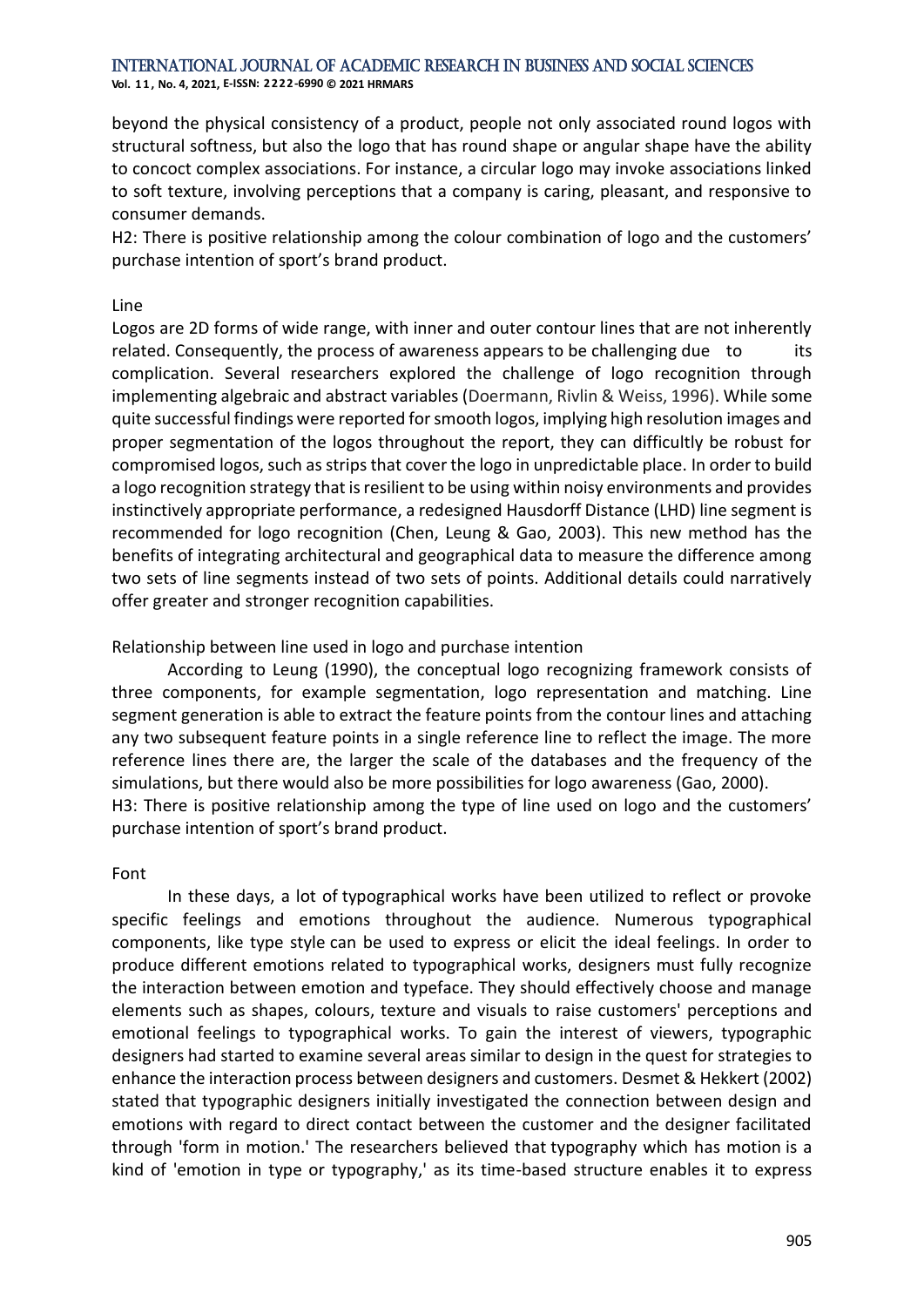**Vol. 1 1 , No. 4, 2021, E-ISSN: 2222-6990 © 2021 HRMARS**

cinematically expressions. Tantillo et al (1995) discovered that serif fonts such as Times New Roman, Georgia, Garamond, Baskerville, and Courier New were seen as graceful, charming, sentimental, distinct, lovely, and fascinating. Sans serif style fonts, for example, Arial, Calibri, Helvetica, Futura and Proxima Nova were perceived to be manly, strong, knowledgeable, noisy, understandable and upper class.

According to Camnalbur & Mutlu (2011), a number of researchers have investigated the impact of differences in font characteristics on readability. The typography of trying to present personalities on logo is as crucial as having a major effect on the readability of the paper. Even so, there is considerable confusion about what type of font are more appropriate for logo (Camnalbur & Mutlu, 2011). Many fonts will be much more readable than others on the display, according to previous studies. For example, a classic font like Times New Roman is known to be one of the most legible on display, however its size in screen resolution is far too small and the shapes seem unnatural.

The relationship between font used in logo and purchase intention

According to Henderson, Giese & Cote (2004), when familiarity with the brand is poor and knowledge is minimal, the characteristics of the type of font such as organic, harmonious, elaborate, weighty and prosperous will affect the perception of the brand's personality. Since font is a communication tool, it is aimed for general use; that is, not just by experts or specialists in the area of graphic design. Many typeface and fonts have the potential of degree of emotional. Thus, 'font or emotional typography ' will be immediately visible to customers. People should understand the psychological concerns of a typographical concept as long as they observe it. Nevertheless, the classification of typography does not contain complicated typographical adjustments that can only be understood by experts.

H4: There is positive relationship among the type of font used on logo and the customers' purchase intention of sport's brand product.

# Signalling Theory

The signalling theory aligns in this research as it seeks to evaluate how the factors of logo design features affect customers' purchase intention towards sport brand, which will essentially lead to quality purchase decision and appropriate sport preference and selection. The theory indicates that when it comes to purchasing, the customer is looking for stimuli to get information. In the same way, customers are looking for stimuli from which to obtain information while searching for sport brand's product. Information influences the decisionmaking of customers in households, companies and governments. Decisions made by customers is on the basis of publicly available information, while private information which is accessible to only a minority or certain group of the people. Logo cues act as prompts for the customer to acquire information and to infer the product quality. According to Spence (2002), the signalling theory is inherently linked to the reduction of the asymmetric information between two parties. The company should select appropriate signals based on the attributes of the material, for example the attributes of the brand that are relevant to the estimation from the perspective of customers. Even so, it is often not possible for the customer to approximate the quality of these features with assurance. Lastly, customers who are satisfied are more likely to make the purchase from a specific sport store. On the other hand, sport store who does not fulfil the satisfaction of customers may lead customers to have a stronger intention of going to other stores. In the purposes of this study, quality corresponds to the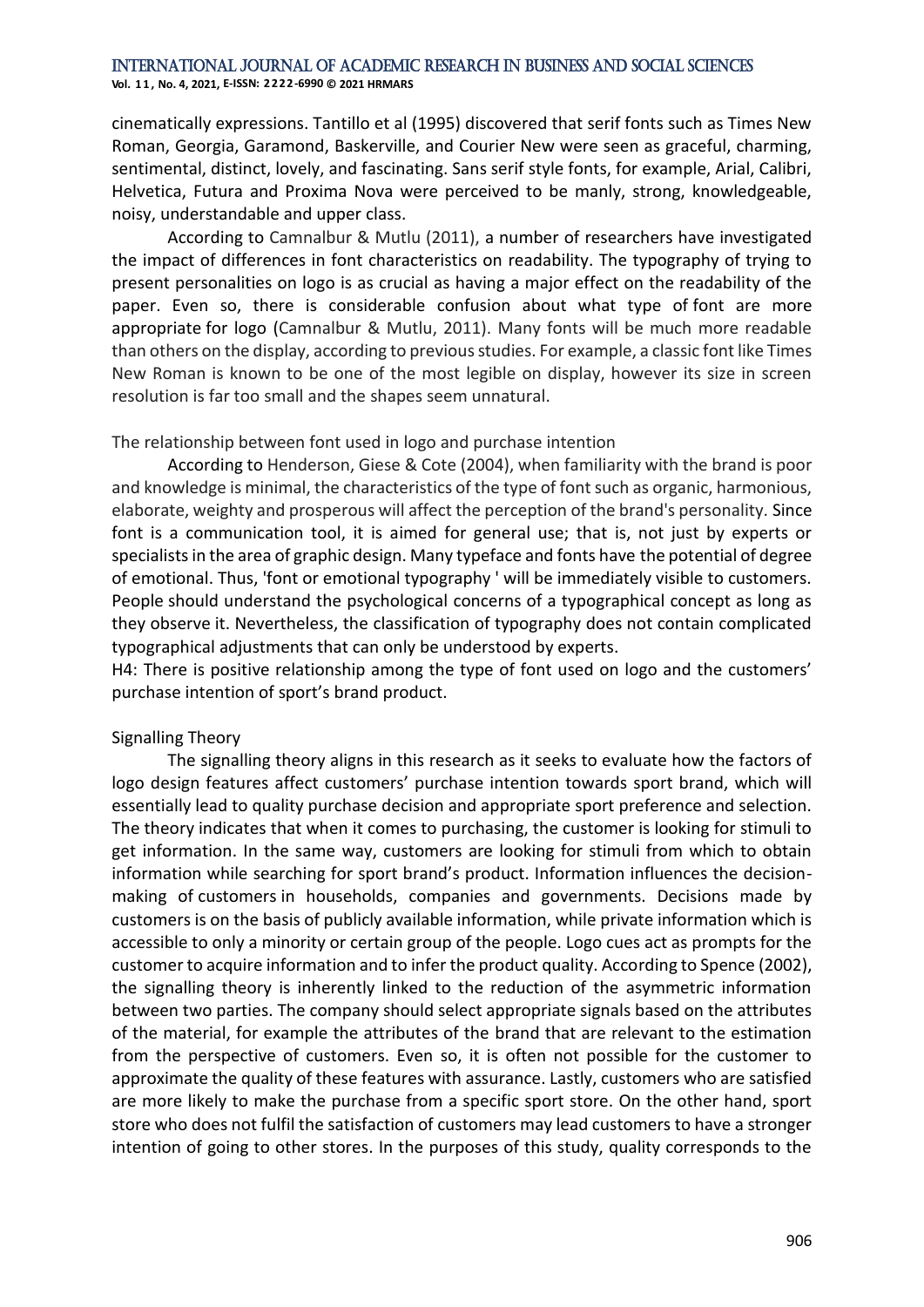**Vol. 1 1 , No. 4, 2021, E-ISSN: 2222-6990 © 2021 HRMARS**

underlying and unmeasurable potential of a signaller to accommodate the expectations or requirements of the customers examining a message that brought from the logo.

# **Research Methodology**

The proposed research approach included a survey investigating how factors such as colour combination, shape, line and font used in logo design affect consumer purchase intentions in sports brand products from the perspective of Unimas undergraduate students as displayed in Figure 1. The online survey method which is quantitative research was used in this research study to collect data and was circulated to the respondents. Since then, conventional paper-pencil questionnaires are being replaced by computer-supported surveys. Internet questionnaire encourage messages to be sent directly to the targeted respondents, regardless of their geographical position. The online questionnaire was consequently collected for the analysis of the results of the quantitative data. The questions are classified and specified under the independent variables addressed in the literature analysis. There were over half of the items in this survey were constructed particularly for this analysis based on literature from scholarly journals, newspapers, and articles and books.



Figure 1 : Conceptual framework

This study analysis was carried out in UNIMAS to examine the logo design factors affecting the purchasing intention for sports brand products among UNIMAS undergraduate students. For the intention of collecting data and information of this research, UNIMAS undergraduates were being assigned as sample population and are expected to respond to the questions that given in online survey. According to the official web page of Unimas, there are a total number of 13,517 undergraduate students presently enrolled in ten separate faculties. The respondents are from Faculty of Economic and Business (FEB), Faculty of Computer Science & Information Technology (FSSIT), Faculty of Engineering (FE), Faculty of Medicine & Health Sciences (FMHS), Faculty of Cognitive Sciences & Human Development (FCSHD), Faculty of Applied & Creative Arts (FACA), Faculty of Built Environment (FBE), Faculty of Social Sciences and Humanities (FSSH), Faculty of Language Studies & Communication Studies (FLSCS) and Faculty of Resource Sciences & Science Technology (FRST). The formula of Krejcie and Morgan is presented as below:

$$
n = \frac{x^2 N p (1-p)}{e^2 (N-1) + x^2 p (1-p)}
$$

Where

n = the sample size

N = population size

e = the proportion of sampling error or 0.05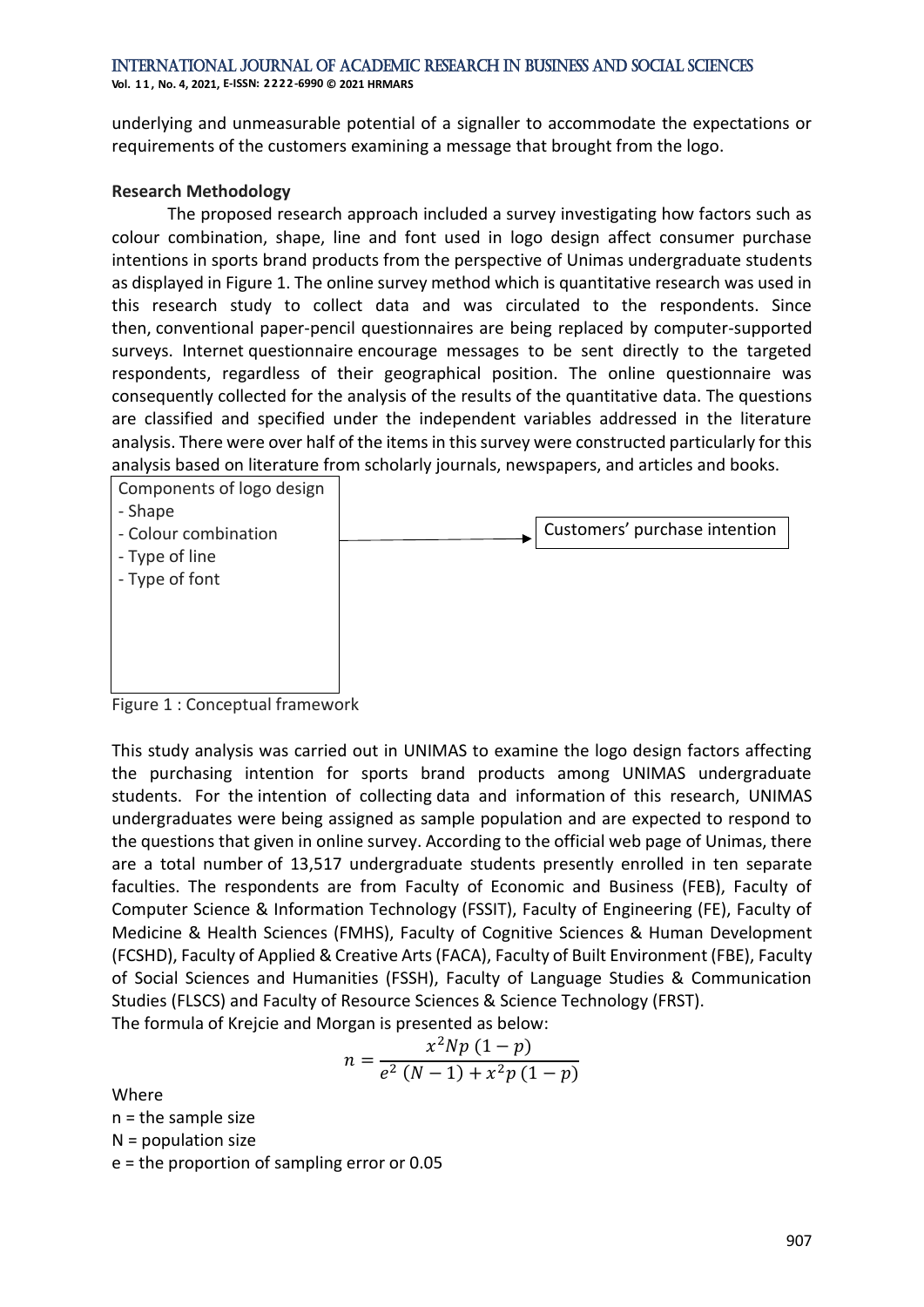**Vol. 1 1 , No. 4, 2021, E-ISSN: 2222-6990 © 2021 HRMARS**

 $x^2$ = 3.841 (chi-square of degree of freedom 1 and confidence 95%) p = 0.5 (proportion of pollution) The calculation of the sample size in this research is demonstrated as below:

Size of sample, 
$$
n = \frac{3.841 \times 13517 \times (1 - 0.5)}{[0.05^2(13517 - 1) + 3.841 \times 13517 (1 - 13517)]}
$$
  
= 373.5  
≈ 374 respondents

The sampling method would have been represented by the use of the Krejcie and Morgan equation to select the lowest possible number of target participants in the study as from population to fill the online questionnaire that prepared. Thus, the sample size in this research study is 374 respondents.

# **Analysis and Findings**

Reliability Analysis

The values of Cronbach's alpha of the dependent variables which is colour combination, shape, line and font are 0.701, 0.775, 0.712 and 0.854 respectively. For the purchase intention which is the last variable, the Cronbach's Alpha value is 0.861. In general, the overall Cronbach's alpha value of all 18 items is 0.908 which achieved the excellent level of consistency. As stated by Sekaran (2003), Cronbach's alpha coefficients for variables above 0.8, reflect excellent instruments.

| Variables          | Number of items | Cronbach's alpha |
|--------------------|-----------------|------------------|
| Colour combination | 4               | 0.701            |
| Shape              | 4               | 0.775            |
| Line               |                 | 0.712            |
| Shape              | 4               | 0.854            |
| Purchase intention | 4               | 0.861            |

Table 1: Reliability analysis

Descriptive Test

Purchase intention is dependent variable in this research, while the shape of the logo, the colour combination of the logo, the line used and the font used are independent variables. Table 2 below presents a descriptive analysis of every dependent variable with a total of 374 graduates of Unimas. With the mean of 4.2059 and a standard deviation of 0.82056, the analysis discovered that the highest mean is "Colour combination of sport's brand logo catches my attention and interest." Conversely, "I will purchase the sport's brand product if the colour of logo is bright" which is also the item for Colour combination have the lowest mean of 3.2968 and the standard deviation of 1.01735.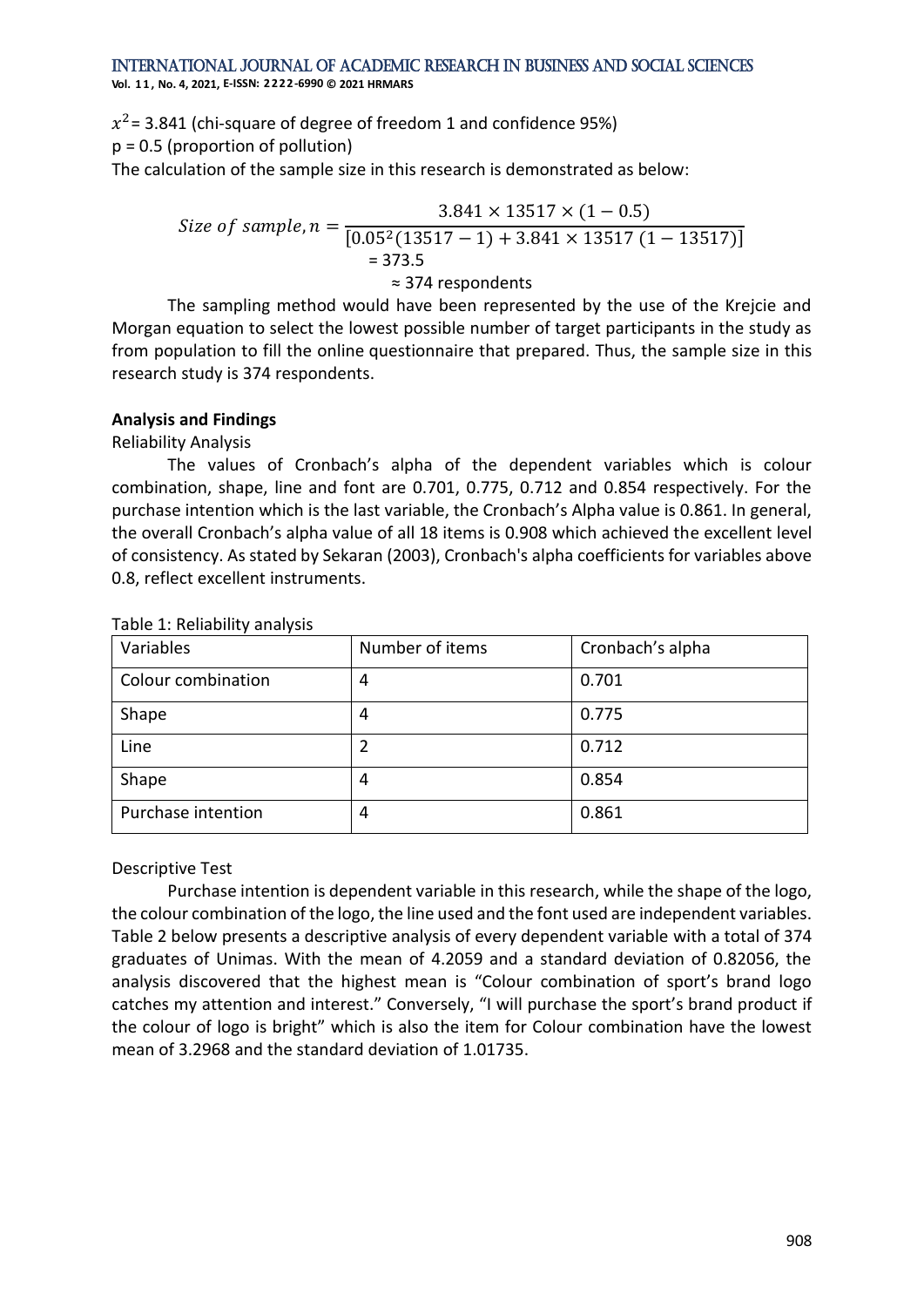**Vol. 1 1 , No. 4, 2021, E-ISSN: 2222-6990 © 2021 HRMARS**

## Table 2: Summary of Descriptive Test

| Variables    |                                                      | Mean   | Standard  |
|--------------|------------------------------------------------------|--------|-----------|
|              |                                                      |        | deviation |
| Colour       | Colour combination of sport's brand logo catches     | 4.1765 | 0.82902   |
| combination  | my attention and interest.                           |        |           |
|              | Colour combination of sport's brand logo is indeed   | 4.2059 | 0.82056   |
|              | a great way to differentiate one brand from the      |        |           |
|              | other.                                               |        |           |
|              | The involvement of colours in logo such as red,      | 4.0321 | 0.90221   |
|              | yellow and orange produces an aura of energy and     |        |           |
|              | strength.                                            |        |           |
|              | I will purchase the sport's brand product if the     | 3.2968 | 1.01735   |
|              | colour of logo is bright.                            |        |           |
| Shape        | The shape of logo grabs my attention.                | 4.1471 | 0.85538   |
|              | The shape of logo provide information and details    | 3.9706 | 0.91264   |
|              | about the product.                                   |        |           |
|              | The shape of logo defines the personality and the    | 4.1310 | 0.83903   |
|              | identity of the organization.                        |        |           |
|              | I will remember the shape of logo.                   | 4.1684 | 0.89740   |
| Line used in | The systematic layout of the lines in logo enables   | 4.0588 | 0.86750   |
| logo         | me to recognise sport brand products.                |        |           |
|              | I intend to shop whenever I come across appealing    | 3.7193 | 0.91681   |
|              | and exciting displays of line in logo.               |        |           |
| Font used in | My attention is drawn to the font style on the logo. | 3.8503 | 0.91987   |
| logo         | Font give me motivation to take a deeper look at     | 3.8021 | 0.91949   |
|              | the logo.                                            |        |           |
|              | Font style capture my curiosity and making it        | 3.9358 | 0.87940   |
|              | easier to read.                                      |        |           |
|              | The font style of the logo will boost my purchasing  | 3.6791 | 1.03750   |
|              | mood.                                                |        |           |
| Purchase     | I intend to buy sport brand products in the          | 3.8342 | 0.99290   |
| intention    | upcoming years.                                      |        |           |
|              | I will plan to buy the sports brand product.         | 3.8262 | 0.96549   |
|              | I will consider the sports brand product first.      | 3.8529 | 0.98093   |
|              | I will give recommendation to others the sports      | 3.8610 | 0.99969   |
|              | brand product.                                       |        |           |

# Correlation Analysis

According to Puth, Neuhäuser & Ruxton (2014), the purpose of using Pearson's correlation which is an analytical tool is to determine the magnitude of the relation between two or more continuous variables. Variables have a correlation where these parameters are influenced when a continuous variable is altered (Sabilla, Sarno & Triyana, 2019). The colour combination of logo and the purchase intention have been determined that they have positive correlation (r = 0.411, p = 0.000). There tends to be a moderate interaction as it is in the range of 0.30 to 0.49. Based on the table 3, the second correlation is the relationship between shape of logo and purchase intention and the findings had shown that they had a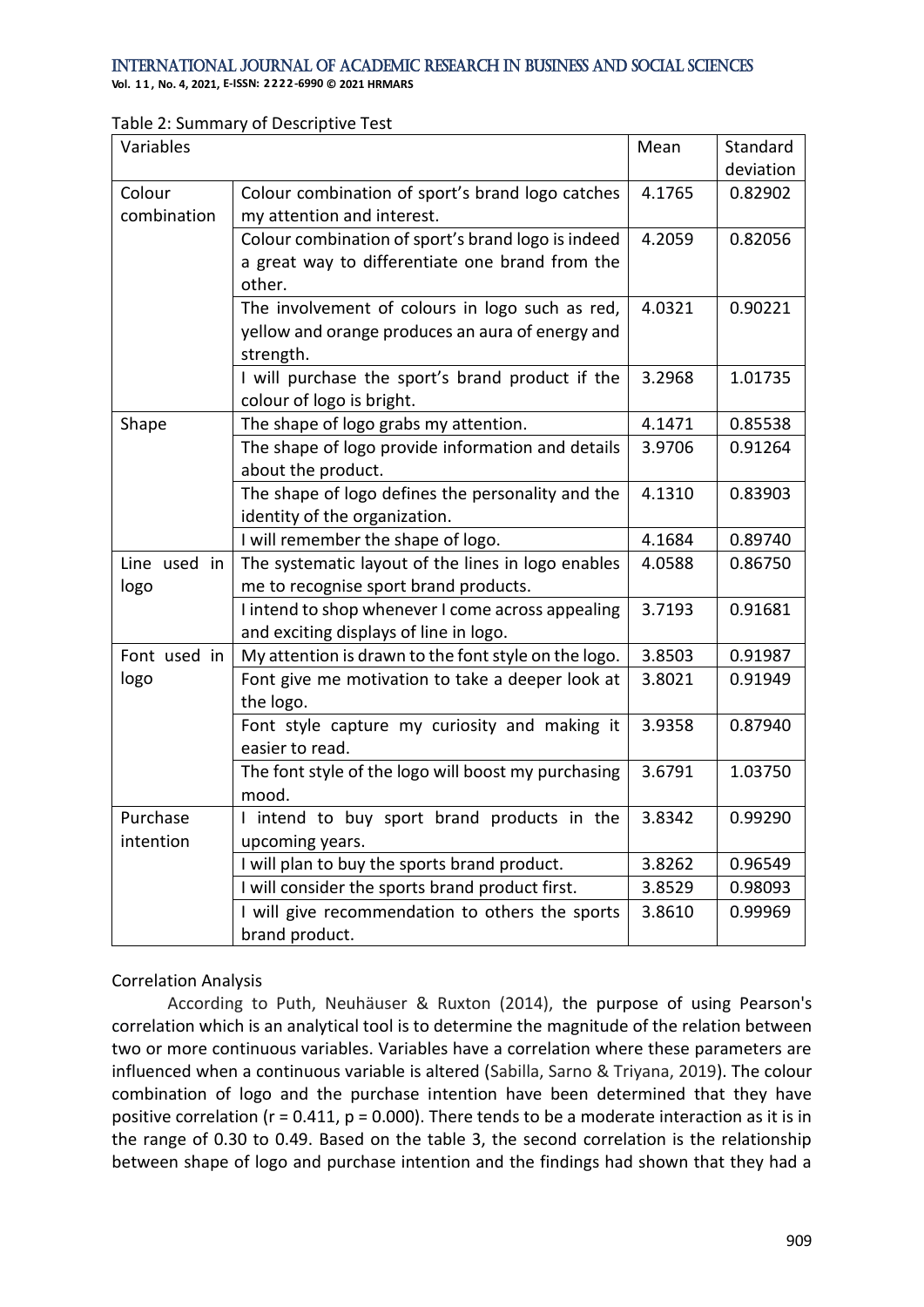#### International Journal of Academic Research in Business and Social Sciences **Vol. 1 1 , No. 4, 2021, E-ISSN: 2222-6990 © 2021 HRMARS**

strong correlation with r value of 0.522. For the relationship between lines used in logo and purchase intention which is third correlation in this research study, they had a strong correlation after the analysis conducted. The r value of both variables is 0.557. There will have a moderate correlation between fonts used in logo and purchase intention which is included in the range of 0.30 to 0.49. Based on the findings in this research paper, the correlation of both variables is analysed and they have the r value of 0.431.

| Relationship                   | Coefficient of Correlation, r | P     |
|--------------------------------|-------------------------------|-------|
| Colour combination of logo     | $0.411**$                     | 0.000 |
| and purchase intention         |                               |       |
| Shape of logo and purchase     | $0.522**$                     | 0.000 |
| intention                      |                               |       |
| Line used in logo              | and $ 0.557**$                | 0.000 |
| purchase intention             |                               |       |
| used in<br>logo<br>Font<br>and | $0.431**$                     | 0.000 |
| purchase intention             |                               |       |

Table 3: Statistics on correlations among all variables in this study structure

\*\* The significance of correlation is determined at the 0.01 level (2-tailed)

# Regression Analysis

Multiple linear regression aims to study the correlation between multiple independent variables and a single dependent variable, which to estimate the value of purchase intention (dependent variable) from independent variables which are colour combination, shape, line and font.

Table 4: Regression analysis for correlation between dependent variable and independent variables

| <b>Model</b> |                              | <b>Unstandardized</b><br><b>Coefficients</b> |       | <b>Standardized</b><br><b>Coefficients</b> | t     | Sig.  |
|--------------|------------------------------|----------------------------------------------|-------|--------------------------------------------|-------|-------|
|              |                              | B                                            | Std.  | Beta                                       |       |       |
|              |                              |                                              | Error |                                            |       |       |
| $\mathbf{1}$ | (Constant)                   | .592                                         | .242  |                                            | 2.443 | 0.015 |
|              | Colour                       | .083                                         | .066  | .066                                       | 1.264 | 0.207 |
|              | combination                  |                                              |       |                                            |       |       |
|              | Shape                        | .291                                         | .068  | .239                                       | 4.262 | 0.000 |
|              | Line                         | .342                                         | .060  | .325                                       | 5.722 | 0.000 |
|              | Font                         | .104                                         | .055  | .099                                       | 1.896 | 0.059 |
|              | <b>Summary of the result</b> |                                              |       | $R^2 = 0.375$                              |       |       |
|              |                              |                                              |       | $F = 55.460$                               |       |       |
|              |                              |                                              |       | Sig = $0.000^b$                            |       |       |

Note: Dependent variable: Purchase intention

Based on the table 4 above, the standard coefficient of colour combination is 0.066, for the shape is 0.239, for the line is 0.325 and the value of standard coefficient of font is 0.099.  $R^2$  is the variance framework for the dependent variable which is purchase intention and it could be presumed from the independent variables include colour combination, shape, line and font used in logo. The result indicates that  $R^2$  is 0.375 based on the table 4 mentioned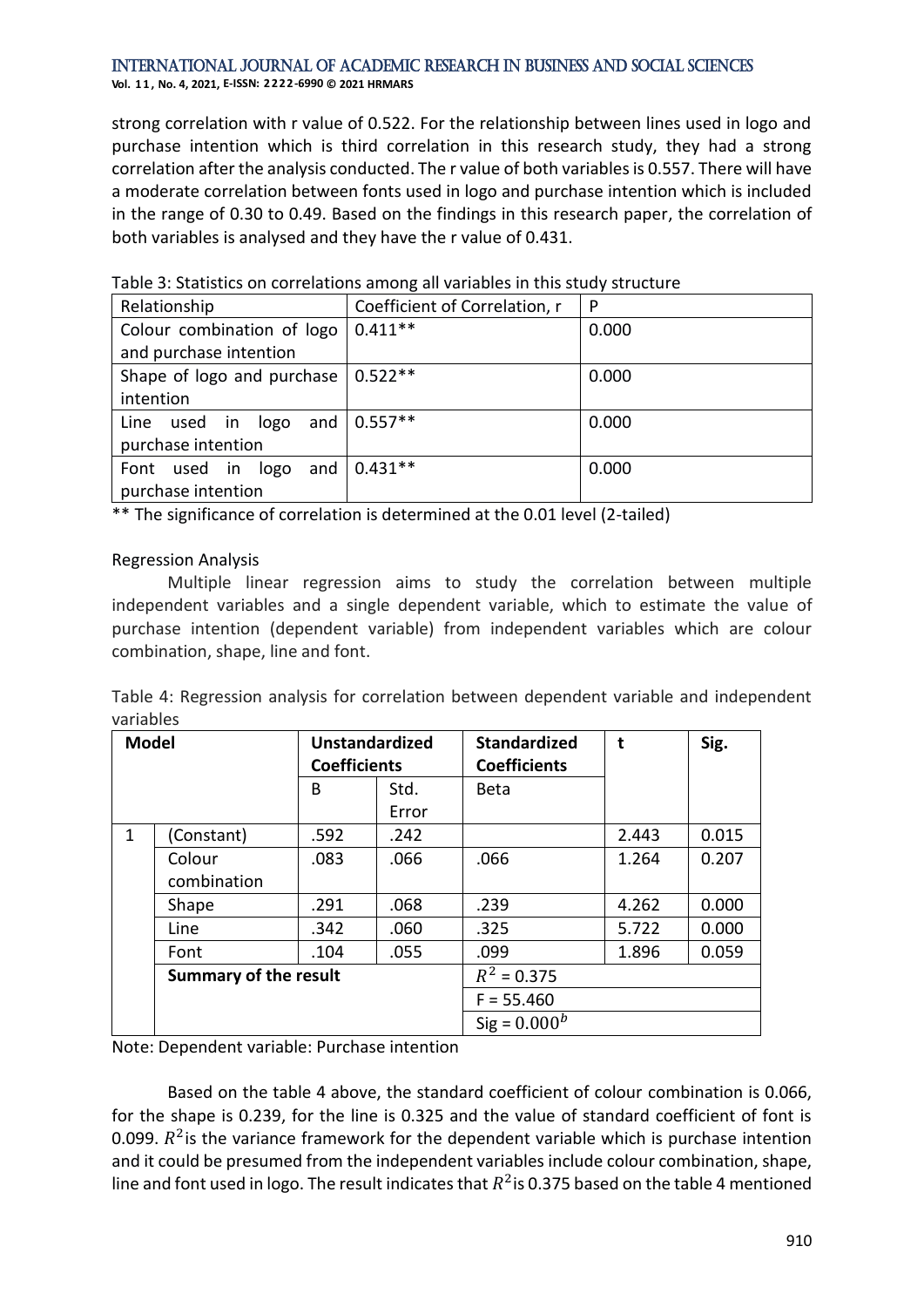**Vol. 1 1 , No. 4, 2021, E-ISSN: 2222-6990 © 2021 HRMARS**

above. This value indicates that 37.5 % of the variance in the purchase intention can be expected by the colour combination, shape, line used in the logo and the font used in the logo style. The independent variables in this research study are statistically significant (Sig. =0.000) with the F value of 55.460, showing that the two variables which are shape and line used in logo make a significant cumulative contribution on purchase intention. The significant value which is p-value for colour combination, shape, line and font are 0.207, 0.000, 0.000 and 0.059, respectively.

According to the table 4 above, there were two variables which are shape and line had significant value of 0.000. The F value is very small which has the value of 0.000 as it is generally the Mean Square Regression divided by the Mean Square Residual and the correlation between the p-value. These values are commonly used to determine whether independent variables identify the dependent variable consistently. At the same time, the pvalue is correlated with the alpha value (usually 0.05) and, if low, it can be inferred that the independent variable continuously assumes the dependent variable.

In conclusion, shape of logo and the line used in logo are positively and significantly impacted on purchase intention towards sports brand product among Unimas undergraduate students and hypothesis are accepted. Conversely, the factor of colour combination and font used in logo cannot be accepted as both of the p value are greater than 0.05 ( $p < 0.05$ ).

## Overview of Hypothesis

Table 5: Summary of hypothesis testing results from Multiple Regression Analysis

| <b>Hypothesis</b>                                                   | <b>Remarks</b> |
|---------------------------------------------------------------------|----------------|
| There is a relationship between colour combination of logo and      | Not Supported  |
| purchase intention towards sports brand product among Unimas        |                |
| undergraduate students.                                             |                |
| There is a relationship between shape of logo and purchase          | Supported      |
| towards sports brand product<br>intention<br><b>Unimas</b><br>among |                |
| undergraduate students.                                             |                |
| There is a relationship between line used in logo and purchase      | Supported      |
| intention towards sports brand product<br>Unimas<br>among           |                |
| undergraduate students.                                             |                |
| There is a relationship between font used in logo and purchase      | Not Supported  |
| intention towards sports brand product<br>Unimas<br>among           |                |
| undergraduate students.                                             |                |

Table 5 presents an overview of the results of the Multiple Regression Analysis Hypothesis Testing. The first hypothesis "There is a relationship between colour combination of logo and purchase intention towards sports brand product among Unimas undergraduate students" shows the not supported remarks due to the high p-value which demonstrates that the relationship between colour combination of logo and the purchase intention is less significant. Nevertheless, the second hypothesis in this research study which is "There is a relationship between shape of logo and purchase intention towards sports brand product among Unimas undergraduate students" had been accepted. For the third hypothesis, "There is a relationship between line used in logo and purchase intention towards sports brand product among Unimas undergraduate students" also had been accepted after the hypothesis test conducted. Lastly, the fourth hypothesis which is "There is a relationship between font used in logo and purchase intention towards sports brand product among Unimas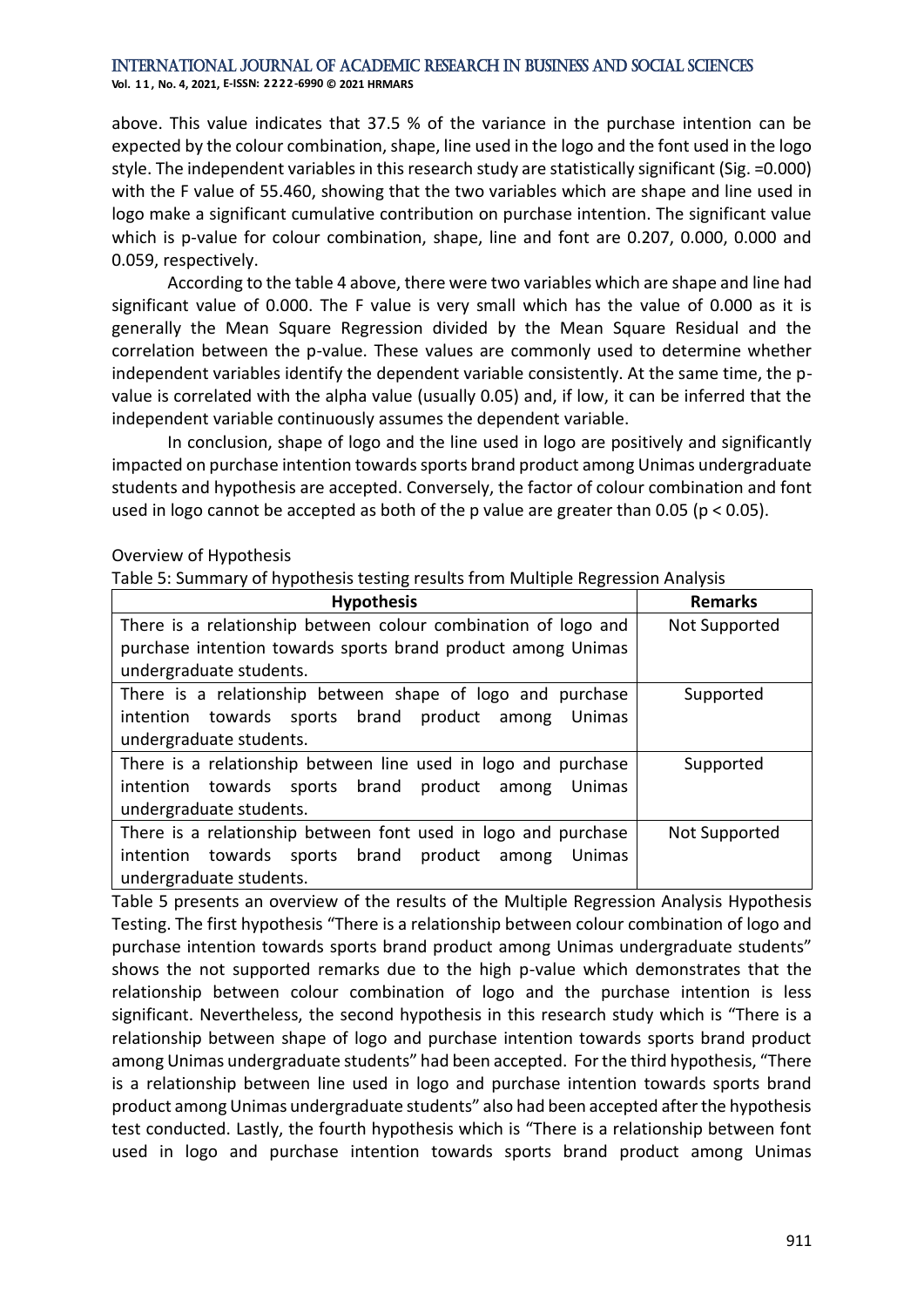**Vol. 1 1 , No. 4, 2021, E-ISSN: 2222-6990 © 2021 HRMARS**

undergraduate students" had a high value of P value which means it not supported by the hypothesis test.

# **Discussion and Conclusion**

Based on the analysed multiple regression result in this research study, it showed that the hypothesis between colour combination and purchase intention is not supported but both variables have a moderate correlation with the r value of 0.411 and the significant value is greater than 0.05 ( $p = 0.207$ ). This result can be supported by the empirical research of Kobayashi & Benassi (2015) which stated that customers' affinity for logos does not appear to be influenced by colour, since colour is a single element in the characteristics of other logos. Many customers do not approve a brand of a single predominant colour, such as an orange or a low-contrast background colour. There appears to be a trend, therefore, to use at least two vivid background colours on the logo. Furthermore, generally, shape factors in logo are the most widely used factors for measuring the purchase intention of sports brand product. In this research study, shape under logo factors is analysed. Correlation analysis illustrated that the interrelation between shape and purchase intention towards sports brand product among Unimas undergraduate students is positive and significant where the p-value is 0.000. Marketing studies had supported the hypothesis that specific connections are stimulated by circular and angular patterns. Likewise, Zhang, Feick & Price (2006) denoted that the angle symbol is known to be more angular than the round symbol. The order of presentation of angular shape for stimulation and circular shape for stimulation is balanced. This result revealed that the angular shape of logo is more attractive and memorable than circular shape.

In this research study, the findings of multiple regression analysis had displayed that there is a positive and significant relationship between line used in logo and purchase intention towards sports brand product among Unimas graduate students. It has strong positive correlation among both variables as the r value is 0.557. According to Kim, Ko & Lee (2012), the association among both variables can be seen from the frequency analysis of the researcher, the logo line has a clearer evaluations of the product than the Non-art line. The researchers found that presence of logo line will give higher perception of luxury which can lead to customers' possibility to purchase the product. This research reveals that enhanced perception of costly items contributes to more favourable evaluation results. If customers rate the product favourably, they are more likely to have a greater propensity to purchase. For the hypotheses testing, this research did not discover a significant effect of the font used in the logo on the consumer's purchasing intention, unable to accept the fourth hypothesis with the r value of 0.431 and p value is greater than 0.05 ( $p = 0.059$ ). According to Shaouf, Lü, & Li (2016), the findings suggested an insignificant association among the two variables ( $\beta =$ 0.05,  $p > 0.10$ ). While the research could not show a clear and explicit influence of the font used in the logo on the purchasing intention. In contrast, the results reinforce the theory of signalling (Fishbein & Ajzen, 1975), in which behavioural outcomes are thought to be strongly linked to attitudinal intentions. The signalling theory correlates in this study as it strives to measure the effect of the logo design influences on the purchasing intention of the customers for the sport brands, which would ultimately contribute to quality purchase decisions and adequate sport preferences and choice. Thus, this research study supports the Signalling Theory whereby this theory can show the relationship between the independent variables such as colour combination, shape, line and font used in logo towards the dependent variable which is purchase intention towards sports brand product among Unimas undergraduate students. In accordance with correlation analysis in this empirical study, even though colour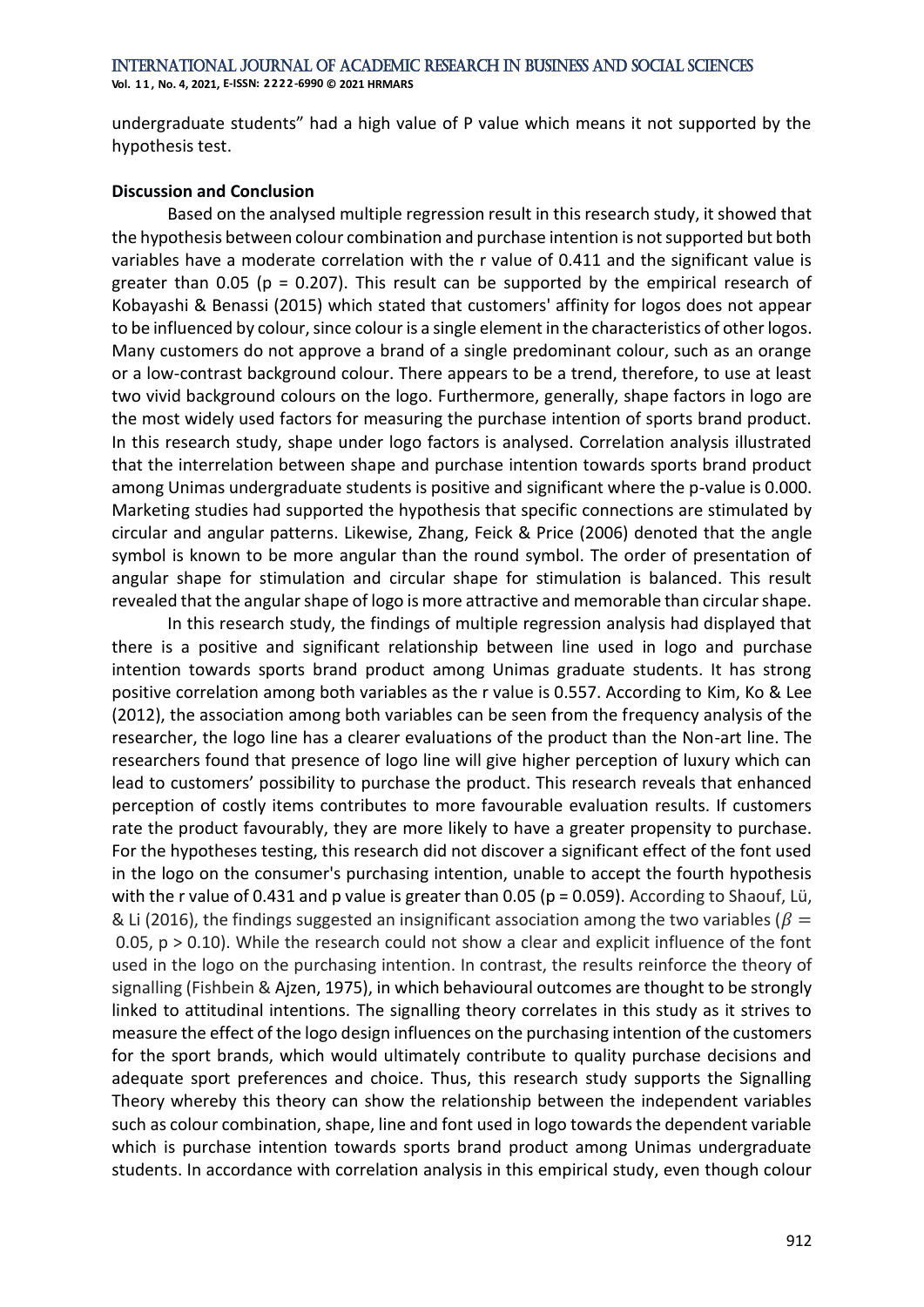**Vol. 1 1 , No. 4, 2021, E-ISSN: 2222-6990 © 2021 HRMARS**

combination of logo and font used in logo do not illustrate statistically significant effect towards purchase intention of sports brand product, but it cannot be assumed that both logo factors did not have impact on the purchase intention.

# **Limitation and Recommendation**

There are some limitations in this research that should be defined for future studies. The lack of applicable and relevant factors also become difficulty in this research study. Since the researchers concentrated only on the factors in logo design, there were plenty of articles regarding colour combination and shape of logo but there is no applicable journals and publications of line and font used in logo provided. Few journals and publications may be similar to researchers, but most of them are out of date. Researchers find it difficult to find applicable papers and documents. Despite some details, the researchers noticed that the data had been corrupted and could not seek actual resources. Hence, this problem prohibits researchers from using the details as a reference point.

Although the data collected by questionnaire surveys which deviate from respondents' perceptions of logo design, it is advised that a range of approaches could be used to collect data from respondents in future studies. This research only uses quantitative techniques for further interpretation of the results. Nonetheless, this approach is tolerable in arithmetic calculation, but it may not be able to represent individual feelings or insights as numbers. It is encouraged that for future research; different approaches can be used for data collection, such as qualitative approach. In addition, the combination of quantitative and qualitative methods such as comprehensive interviews and group discussion can increase the effectiveness of the study. Moreover, it is recommended that the future researchers should extend the sampling frame. This research study focuses only on undergraduate students in Unimas. Therefore, researchers may perform studies in other cities or towns that has more population such as other states in West Malaysia in the future. This may be a big undertaking for researcher, but it indeed would help executives who plan to attract more customers of sports brand products. They will have the knowledge of logo design to avoid the unnecessary mistakes to have a unique and meaningful logo to represent their company. Apart from that, logo designer also will have a better idea to create the logo for the other related companies.

# **References**

Arnheim, R. (1974). Art and Visual Perception: A Psychology of the Creative Eye. 1954. *Artee*. Berlyne, D. E. (1960). Conflict, arousal, and curiosity.

- Berlyne, D. E. (1976). Similarity and preference judgments of Indian and Canadian subjects exposed to Western paintings. *International Journal of Psychology*, *11*(1), 43-55.
- Blackwell, D. R., Miniard, W. P., & Engel, F. J. (2001). Consumer Behavior, South Western-Thomson Learning. *Mason. Ohio*.
- Camnalbur, M., & Mutlu, D. (2011). Review about Font Typography on Instructional Design. In *International Computer & Instructional Technologies Symposium*.
- Chen, J., Leung, M. K., & Gao, Y. (2003). Noisy logo recognition using line segment Hausdorff distance. *Pattern recognition*, *36*(4), 943-955.
- Desmet, P. M., & Hekkert, P. (2002). The basis of product emotions. *Pleasure with products, beyond usability*, 60-68.

Dodds, W. B., Monroe, K. B., & Grewal, D. (1991). Effects of price, brand, and store information on buyers' product evaluations. *Journal of marketing research*, *28*(3), 307- 319.